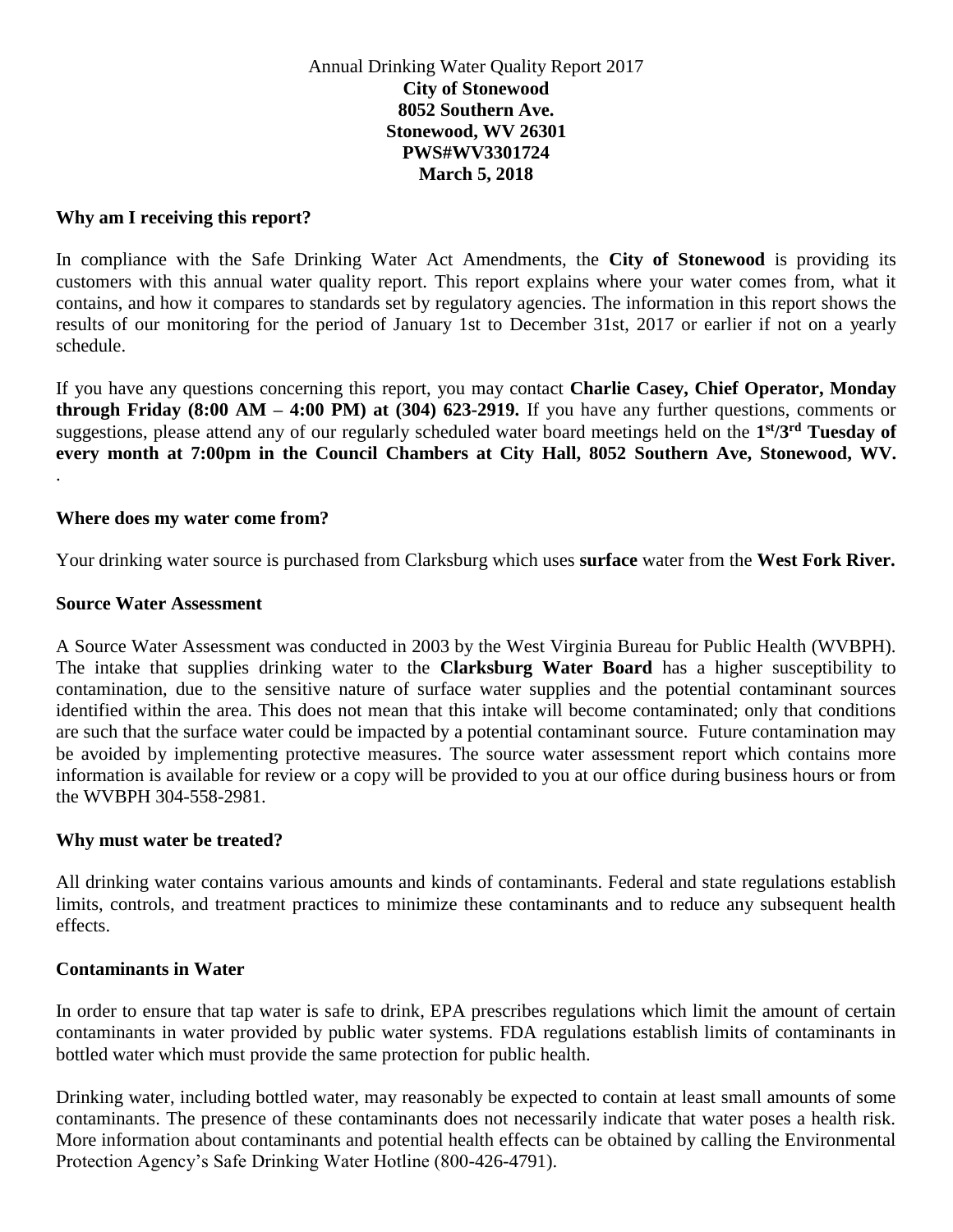The source of drinking water (both tap and bottled water) includes rivers, lakes, streams, ponds, reservoirs, springs, and wells. As water travels over the surface of land or through the ground, it dissolves naturallyoccurring minerals, and, in some cases radioactive material, and can pick up substances resulting from the presence of animals or from human activity.

Contaminants that may be present in source water include:

**Microbial contaminants**, such as viruses and bacteria, which may come from sewage treatment plants, septic systems, agricultural livestock operations and wildlife.

**Inorganic contaminants**, such as salts and metals, which can be naturally-occurring, or result from urban storm water runoff, industrial or domestic wastewater discharges, oil and gas production, mining, farming.

**Pesticides and herbicides**, which may come from a variety of sources such as agriculture, urban storm water runoff, and residential uses.

**Organic chemical contaminants**, including synthetic and volatile organic chemicals, which are by-products of industrial processes and petroleum production, and can also come from gas stations, urban storm water runoff, and septic systems.

**Radioactive contaminants**, which can be naturally-occurring or the result of oil and gas production and mining activities.

Some people may be more vulnerable to contaminants in drinking water than the general population. Immunocompromised persons such as persons with cancer undergoing chemotherapy, persons who have undergone organ transplants, people with HIV/AIDS or other immune disorders, some elderly, and infants can be particularly at risk from infections. These people should seek advice about drinking water from their health care providers. EPA/CDC guidelines on appropriate means to lessen the risk of infection by Cryptosporidium and other microbial contaminants are available from the Safe Drinking Water Hotline (800-426-4791).

## **Water Quality Data Table**

Definitions of terms and abbreviations used in the table or report:

- **MCLG - Maximum Contaminant Level Goal**, or the level of a contaminant in drinking water below which there is no known or expected risk to health. MCLGs allow for a margin of safety.
- **MCL - Maximum Contaminant Level**, or the highest level of a contaminant that is allowed in drinking water. MCLs are set as close to the MCLGs as feasible using the best available treatment technique.
- **MRDLG - Maximum Residual Disinfectant Level Goal**, or the level of drinking water disinfectant below which there is no known or expected risk to health. MRDLGs do not reflect benefits of use of disinfectants to control microbial contaminants.
- **MRDL - Maximum Residual Disinfectant Level,** or the highest level of disinfectant allowed in drinking water. There is convincing evidence that addition of disinfectant is necessary to control microbial contaminants.
- **AL - Action Level**, or the concentration of a contaminant which, when exceeded, triggers treatment or other requirements which a water system must follow.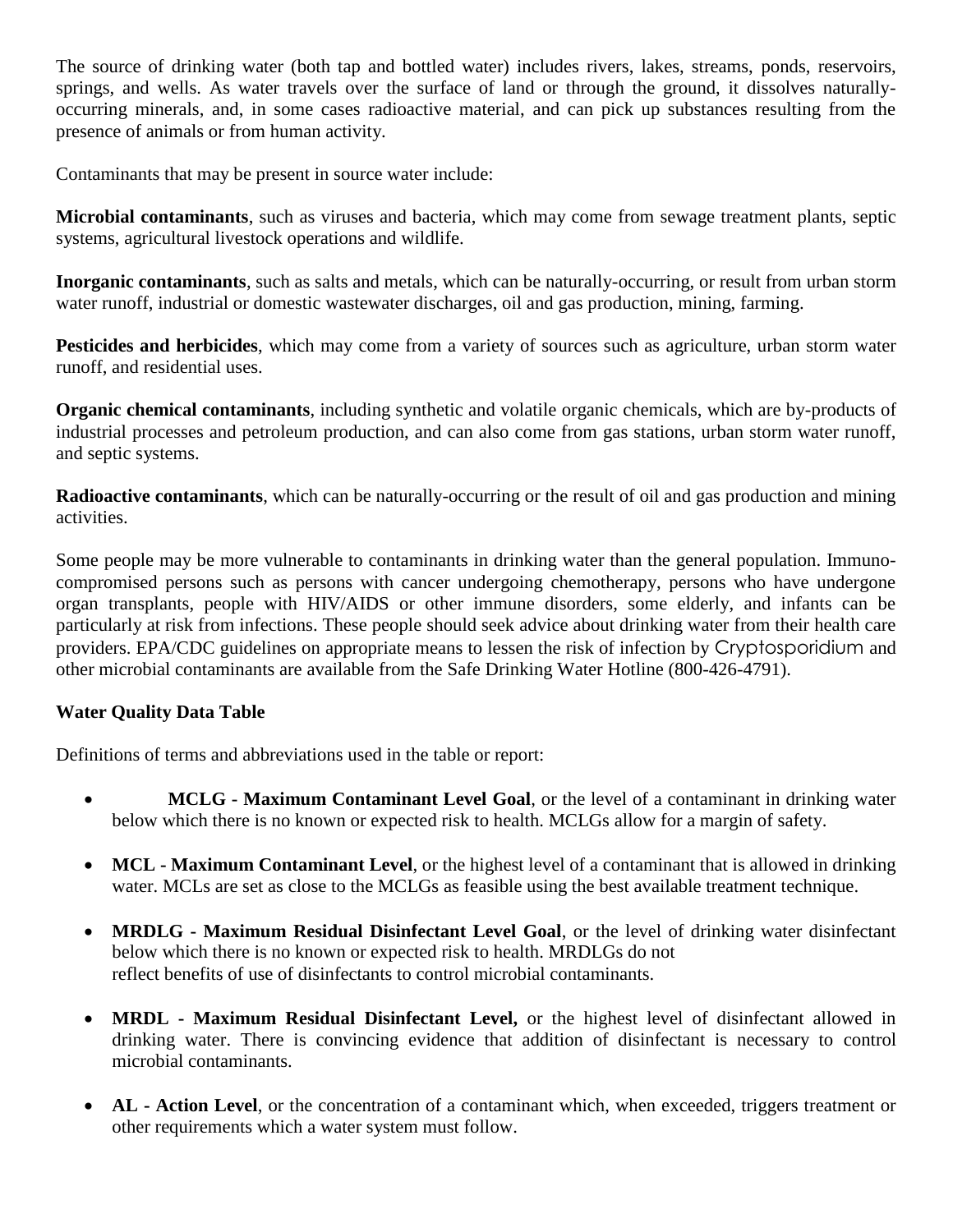**TT - Treatment Technique**, or a required process intended to reduce the level of a contaminant in drinking water.

Abbreviations that may be found in the table:

- **ppm**  parts per million or milligrams per liter
- **ppb** parts per billion or micrograms per liter
- **NTU** Nephelometric Turbidity Unit, used to measure cloudiness in water
- **NE**  not established
- **N/A** not applicable

The **Clarksburg Water Board and City of Stonewood** routinely monitor for contaminants in your drinking water according to federal and state laws. The tables below show the results of our monitoring for contaminants.

## **Table of Test Results - Regulated Contaminants** *–* **Clarksburg Water Board PWS#WV3301705**

| Contaminant                            | <b>Violation</b><br>$\mathbf{Y}/\mathbf{N}$ | Level<br><b>Detected</b>                                             | Unit of<br><b>Measure</b> | <b>MCLG</b>      | <b>MCL</b>     | <b>Likely Source of</b><br>Contamination                                                                                       |
|----------------------------------------|---------------------------------------------|----------------------------------------------------------------------|---------------------------|------------------|----------------|--------------------------------------------------------------------------------------------------------------------------------|
| Microbiological<br><b>Contaminants</b> |                                             |                                                                      |                           |                  |                |                                                                                                                                |
| Turbidity                              | $\mathbf N$                                 | 0.18<br>100% of<br>monthly<br>samples<br>< 0.3<br><b>NTU</b>         | <b>NTU</b>                | $\mathbf{0}$     | <b>TT</b>      | Soil runoff                                                                                                                    |
| Total organic carbon                   | $\mathbf N$                                 | Annual<br>Average<br>1.4<br>Range<br>$0.8 - 2.1$<br>19.8%<br>removal | ppm                       | $\mathbf{0}$     | <b>TT</b>      | Naturally present in the environment                                                                                           |
| Inorganic<br><b>Contaminants</b>       |                                             |                                                                      |                           |                  |                |                                                                                                                                |
| <b>Barium</b>                          | $\mathbf N$                                 | 0.033                                                                | ppm                       | $\boldsymbol{0}$ | $\overline{2}$ | Discharge from drilling wastes, discharge<br>from metal refineries, erosion of natural<br>deposits. (Sampled 1/26/2016)        |
| Copper*<br>(2016)                      | $\mathbf N$                                 | 0.114                                                                | ppm                       | 1.3              | $AL=1.3$       | Corrosion of household plumbing systems;<br>erosion of natural deposits.                                                       |
| Fluoride                               | $\mathbf N$                                 | Annual<br>Average<br>0.72<br>Range<br>$0.51 - 0.85$                  | ppm                       | $\overline{4}$   | 4              | Erosion of natural deposits; water additive<br>that promotes strong teeth; discharge from<br>fertilizer and aluminum factories |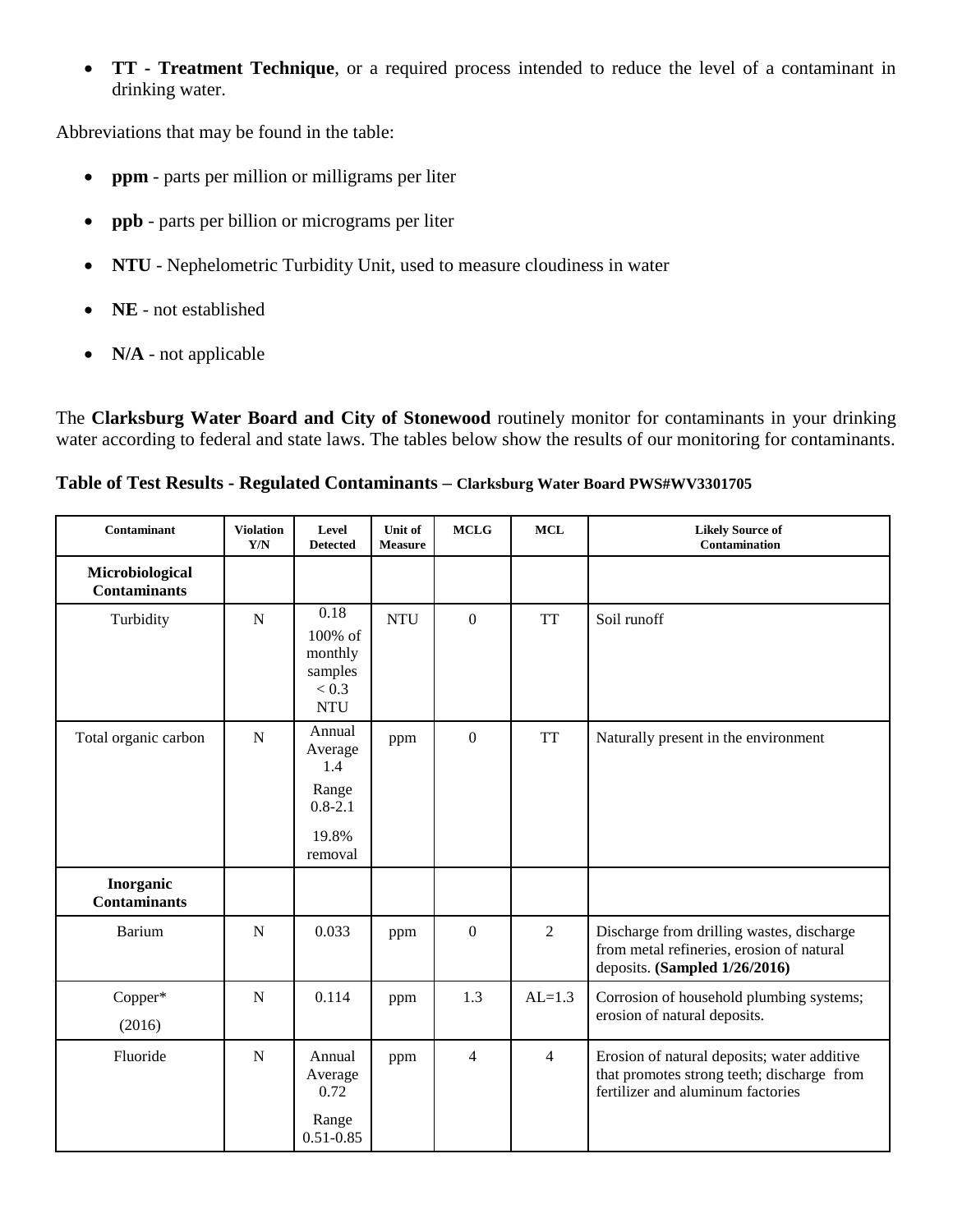| Lead*<br>(2016)                                | N | 6.4                                              | ppb | $\theta$          | $AL=15$                       | Corrosion of household plumbing systems;<br>erosion of natural deposits. |
|------------------------------------------------|---|--------------------------------------------------|-----|-------------------|-------------------------------|--------------------------------------------------------------------------|
| <b>Volatile Organic</b><br><b>Contaminants</b> |   |                                                  |     |                   |                               |                                                                          |
| Chlorine                                       | N | Annual<br>Average<br>1.60<br>Range<br>1.30-2.07  | ppm | 4<br><b>MRDLG</b> | $\overline{4}$<br><b>MRDL</b> | Water additive used to control microbes                                  |
| Haloacetic acids<br>(HAA5s)                    | N | Annual<br>Average<br>31.52<br>Range<br>17.5-66.5 | ppb | NA                | 60                            | By-product of drinking water disinfection                                |
| Total trihalomethanes<br>(TTHMs)               | N | Annual<br>Average<br>51.80<br>Range<br>22.1-112  | ppb | NA                | 80                            | By-product of drinking water chlorination                                |

\* Copper and lead samples were collected from 30 area residences in June 1, 2016. Only the 90<sup>th</sup> percentile is reported. None of the samples collected exceeded the MCL.

Some people who drink water containing haloacetic acids in excess of the MCL over many years may have an increased risk of getting cancer.

Some people who drink water containing trihalomethanes in excess of the MCL over many years may experience problems with their liver, kidneys, or nervous system, and may have an increased risk of cancer.

### **Table of Test Results - Unregulated Contaminant**s

| C <b>ontaminant</b> | <b>Violatio</b><br>n<br>Y/N | Level<br><b>Detected</b> | Unit of<br><b>Measure</b> | <b>MCLG</b> | <b>MCL</b> | <b>Likely Source of</b><br><b>Contamination</b> |
|---------------------|-----------------------------|--------------------------|---------------------------|-------------|------------|-------------------------------------------------|
| *Sodium             | <b>NT</b>                   | $\circ$<br>14.8          | ppm                       | NΕ          | 20         | Erosion of natural deposits                     |

\*Sodium is an unregulated contaminant. Anyone having a concern over sodium should contact their primary health provider

### **Table of Test Results - Regulated Contaminants** *–* **City of Stonewood**

| Contaminant                             | Violati<br>on<br>Y/N | Level<br><b>Detected</b> | Unit of<br><b>Measu</b><br>re | <b>MCLG</b> | MCL         | <b>Likely Source of</b><br>Contamination                                    |
|-----------------------------------------|----------------------|--------------------------|-------------------------------|-------------|-------------|-----------------------------------------------------------------------------|
| <b>Inorganic</b><br><b>Contaminants</b> |                      |                          |                               |             |             |                                                                             |
| Copper*                                 | N                    | 0.023                    | ppm                           | 1.3         | $AL=1$ .    | Corrosion of household plumbing;<br>erosion of natural deposits             |
| Lead*                                   | N                    | 4.3                      | ppb                           | $\theta$    | $AL=$<br>15 | Corrosion of household<br>plumbing systems; erosion of<br>natural deposits. |